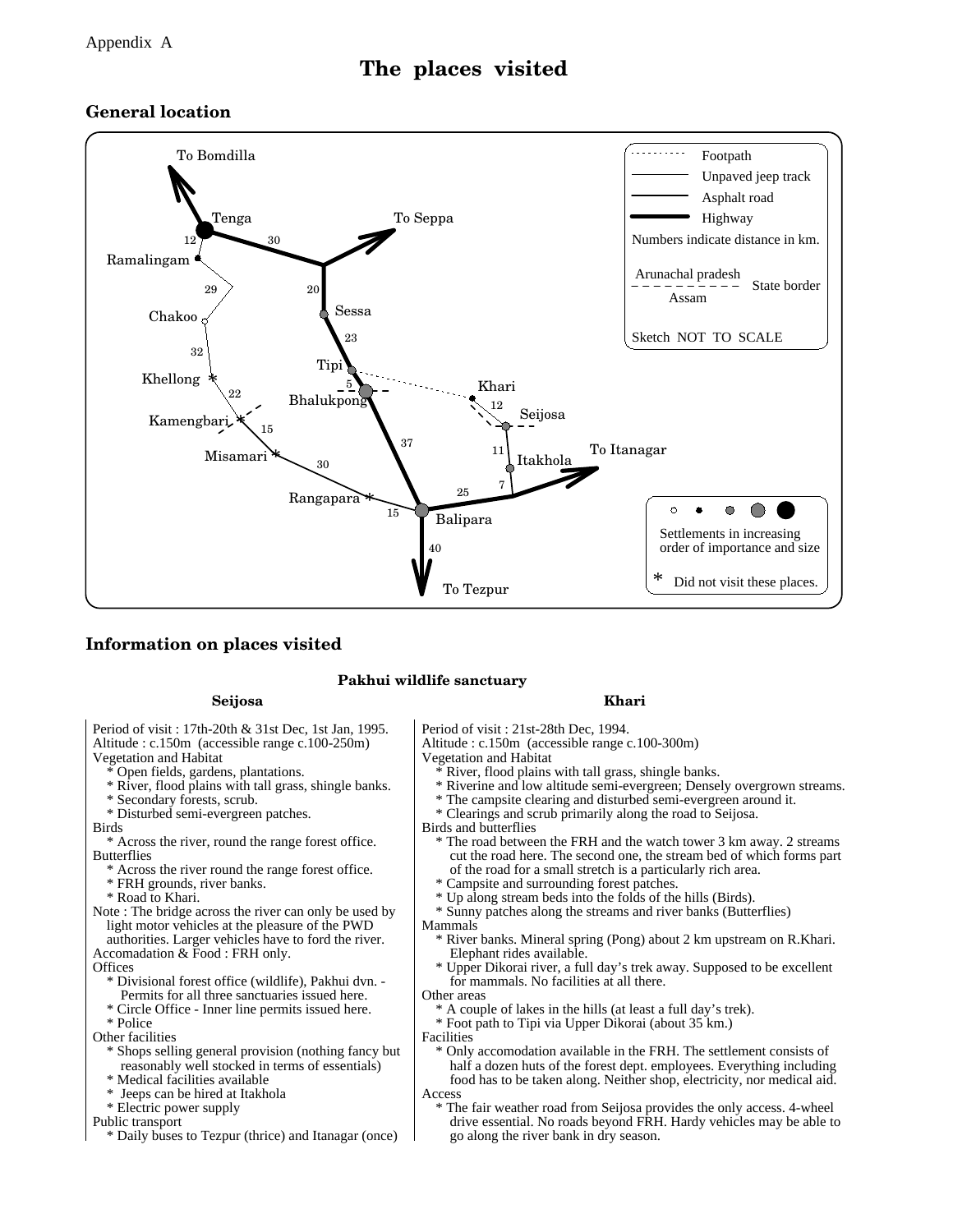### Appendix A .... page 2

#### **Tipi**

Altitude : 150m (Accessible range ?) Period of visit : 1st & 2nd Jan, 1995.

- Boarding and Lodging
	- \* FRH (with electricity).
- Attractions
	- \* Orchid research centre and orchidarium. Orchids for sale.
	- \* Very scenic Bhareli river.
- Facilities \* Trails across the river in Pakhui WLS.
	- \* A couple of shops with essentials.
	- \* Bhalukpong only 5 km away.
	- \* Busy highway. Possible to hitch rides.
	- \* Range forest office (wildlife).

#### **Eagle nest wildlife sanctuary**

#### Altitudinal range : 500-3500m, all of it accessible Access : An unpaved road in fairly good condition cuts right across the sanctuary connecting Kamengbari and Tenga (figure on previous page). A 4-wheel drive jeep is the ideal vehicle for visiting the sanctuary. Both Kamengbari (once) and Tenga (several times; via Bhalukpong) are connected to Balipara by buses daily. A trek between Kamengbari and Tenga is another good way of seeing the sanctuary.. Period of visit : 7th-12th Jan, 1995.

Only the higher reaches of the sanctuary (above Bompu) were explored during this visit. Information regarding places between Bompu and Balipara are sketchy and may be erroneous.

Vegetation and Habitat

- Ramalingam 2 : Plantation, fallow fields scrub, patches of original trees.
- \* Lama camp : Heavily logged and degraded forest. Many original trees too.
- \* Lama camp Nala camp : Heavily logged scrub, pine, bamboo, rocky patches.
- and oak, rhododendron etc. \* Nala camp - Eagle nest pass : Bamboo Sanctuary Begins
- \* Above EN pass : Bamboo with some oak, rhododendron, fir(?), birch etc.
- \* EN pass Sunder view : Broad leaved forest with bamboo, open hill slopes etc.
- Birds \* Below Sunder view : Wet temperate evergreen forest with extensive bamboo where ever original vegetation cleared. A lot of such patches can be seen around Bompu.
	- \* EVERYWHERE! Especially on the stretch between Chakoo and Bompu and between Lama camp and Eagle nest pass. Almost all birds seen from the road.

Trails

- upto the ridge at Piri La (4 km). The path forks with the lower one going to Tungri (3 km), a pond where mammals are regularly seen. A path leads from Tungri to Piri La. \* A trail from a km above Chakoo. Climbs
- \* Eagle nest pass to Piri La along the ridge; The going through bamboo is tough!
- \* Many ill-defined trails which peter out. Local guides essential.

Mammals

- \* Look out for red pandas and black bears above Sunder view. Serows are seen very early in the mornings on rocky outcrops next to the road.
- Facilities : Nothing apart from the FRH or tin sheds. Everything has to be carried along.
- The range forest officer is stationed at Rama-Lingam and it may be more convenient to begin the visit from that end.

#### **Sessa orchid sanctuary at Sessa**

Altitude : 1100m (Accessible range ?) Period of visit : 3rd-6th Jan, 1995.

- Boarding and Lodging
- \* FRH (without electricity).
- Birds \* A couple of small hotels (with electricity).
	- \* Along the stream.
	- \* Behind the FRH.
	- \* Along the highway.
- Facilities
- \* A couple of shops with essentials.
- \* Busy highway. Possible to hitch rides.

#### **Bhalukpong**

#### Facilities

- \* Fairly good market.
- \* Circle office issues inner line permit.
- \* Divisional forest office (territorial) - authorizes occupancy at the Tipi FRH.
- \* Major bus stop on the Balipara Bomdilla road.
- \* Tourist lodges available.
- \* Police, medical aid etc.



more spectacular then!). Local wisdom is that January is usually a wet month. any time at all. The area is prone to heavy fog regularly (The views are even Weather : Rainy season lasts from April to October. Aseasonal rains could occur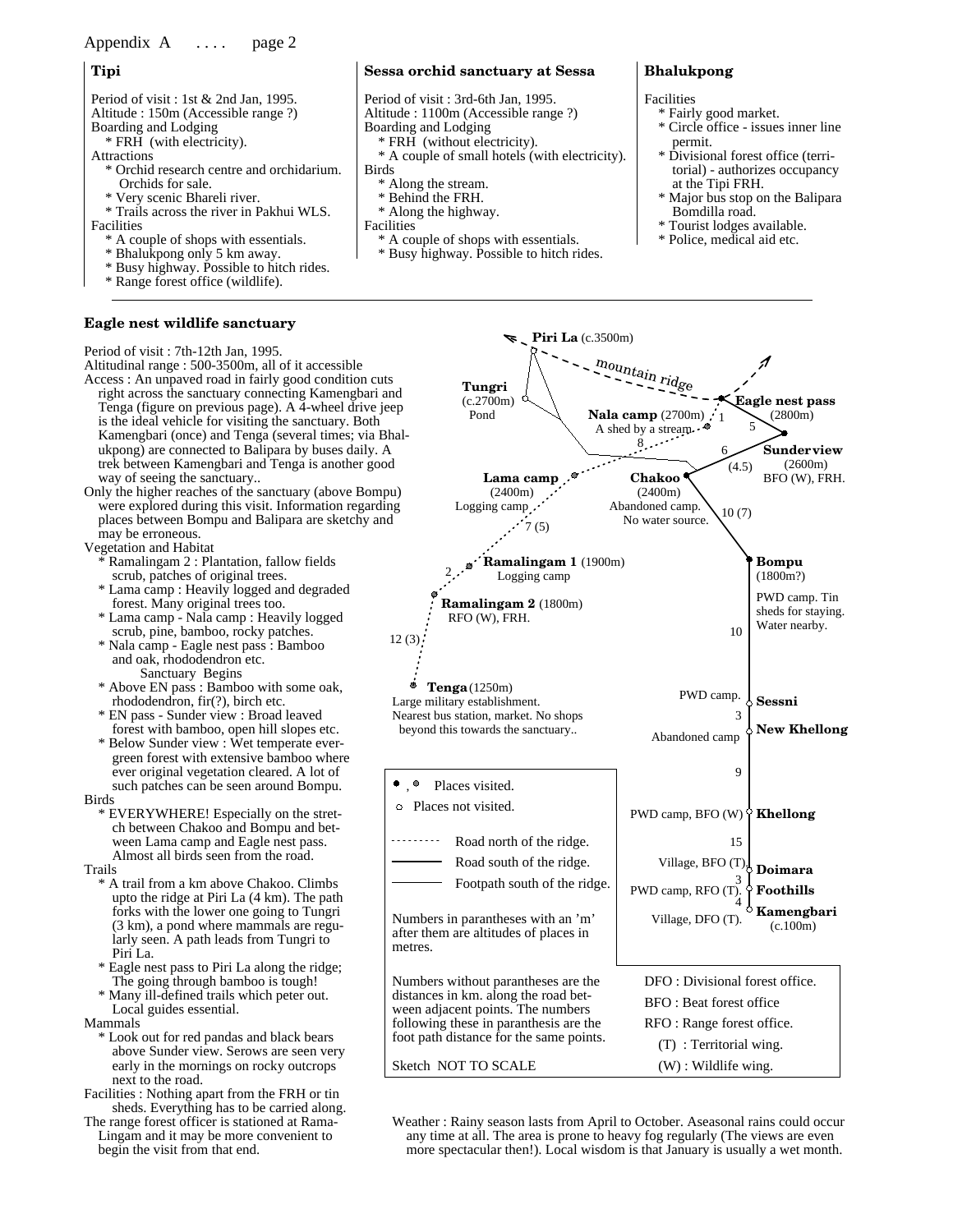#### Appendix B

## **Mammals of the Dafla hills of Arunachal Pradesh**

( Species recorded in December - January, 1995, by **Ramana M Athreya** & **S.Kartikeyan**)

## **Mammals sighted**

YELLOW THROATED MARTEN MALAYAN GIANT SQUIRREL BLACK BEAR

*Ratufa bicolor Martes flavigula Selenarctos thibetanus* Khari, Tipi Seijosa Sessa, Eagle nest WLS Khari Khari

Khari Lama camp (Eagle nest WLS) Piri La path (2500m, Eagle nest WLS)

#### **Mammal signs encountered**

| <b>TIGER</b>        | Panthera tigris   | Khari (tracks)                                                      |
|---------------------|-------------------|---------------------------------------------------------------------|
| <b>LEOPARD CAT</b>  | Felix bengalensis | Seijosa, Khari (skin, tracks?)                                      |
| <b>CIVET</b>        | Viverricula sp.   | Khari (tracks, skin?)                                               |
| <b>OTTER</b>        | Lutra sp.         | Khari (tracks)                                                      |
| <b>DHOLE</b>        | Cuon alpinus      | Khari (tracks)                                                      |
| <b>SLOTH BEAR</b>   | Melursus ursinus  | Seijosa (skin?), Khari (tracks)                                     |
| <b>RED PANDA</b>    | Ailurus fulgens   | Piri La path (scat?)                                                |
| <b>ELEPHANT</b>     | Elephas maximus   | Pakhui (call, tracks), Piri La path (2500m, Eagle nest WLS; tracks) |
| GAUR                | Bos gaurus        | Khari (tracks)                                                      |
| <b>WILD BOAR</b>    | Sus scrofa        | Khari (tracks)                                                      |
| <b>BARKING DEER</b> | Muntiacus muntiac | Khari (call, tracks)                                                |
| <b>SAMBHAR</b>      | Cervus unicolor   | Khari (tracks)                                                      |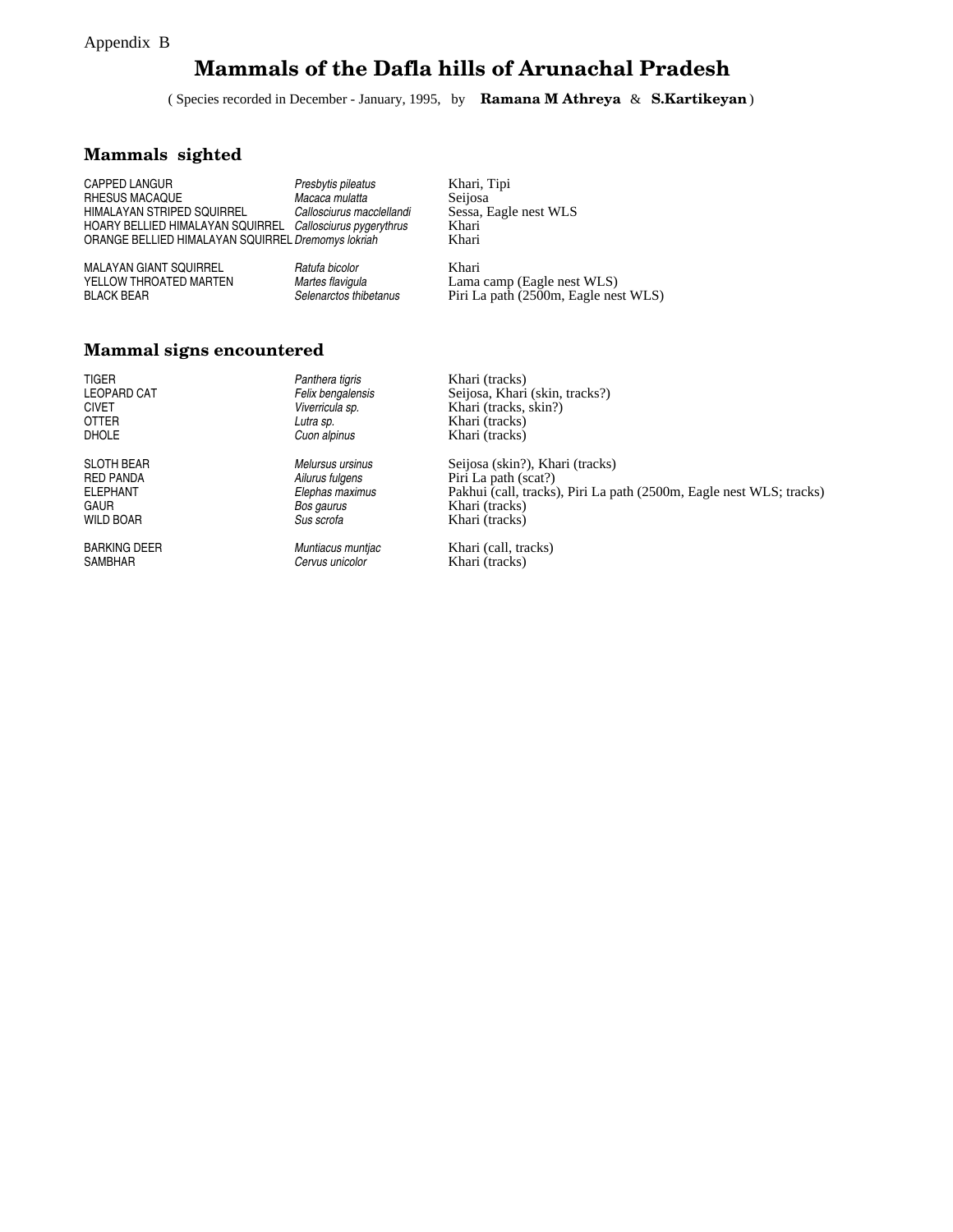## **Butterflies of the Pakhui wildlife sanctuary, Arunachal Pradesh**

( Species recorded in December, 1994, by **Ramana M Athreya** & **S.Kartikeyan** )

#### **fam :** *Danaidae*

GLASSY BLUE TIGER CHOCOLATE TIGER CHESTNUT TIGER DARK BLUE TIGER STRIPED BLUE CROW MAGPIE CROW BLUE SPOTTED CROW

**fam :** *Satyridae*

COMMON PALMFLY COMMON FIVE-RING VARIEGATED FIVE-RING *Euploea midamus*

*Danais aglea Danais melaneus Danais tytia Danais melissa Euploea mulciber Euploea diocletiana*

*Ypthima baldus Yypthima methora Elymnias hypermnestra*

#### **fam :** *Nymphalidae*

BLACK RAJAH COMMON NAWAB GREY COUNT PLAIN EARL POWDERED BARON THE BARON CLIPPER KNIGHT GREEN COMMODORE COMMANDER

COLOUR SERGEANT ORANGE STAFF SERGEANT BLACK VEINED SERGEANT COMMON SERGEANT COMMON SAILER CLEAR SAILER COMMON LASCAR COMMON MAPLET GREAT EGGFLY ORANGE OAKLEAF

YELLOW PANSY **LEMON PANSY** PEACOCK PANSY GREY PANSY CHOCOLATE PANSY INDIAN RED ADMIRAL INDIAN TORTOISESHELL COMMON JESTER **CRUISER** LARGE YEOMAN

LEOPARD LACEWING RED LACEWING ANGLED CASTOR COMMON CASTOR

*Charaxes fabius Eriboea athamas Euthalia lepidea Euthalia jahnu*

*Euthalia kesava Euthalia garuda Parthenos sylvia*

*Lebedea martha Limenitis daraxa Limenitis procris Pantoporia nefte Pantoporia cama Pantoporia ranga Pantoporia perius Neptis hylas Neptis nandina Neptis hordonia Chersonesia risa Hypolimnas bolina Kallima inachus Precis hierta*

*Precis lemonias Precis almana Precis atlites Precis iphita Vanessa indica Vanessa cashmeriensis* **(S)** *Symbrenthia hippoclus Cynthia erota Cirrochroa aoris* **(S)**

#### *Cethosia cyane Cethosia biblis Ergolis ariadne Ergolis merione*

#### **fam :** *Erycinidae*

PUNCHINELLO TAILED JUDY *Zemeros flegyas Abisara neophron*

**(S)**

#### **fam :** *Lycaenidae*

COMMON PIERROT QUAKER COMMON HEDGE BLUE PALE GRASS BLUE THE UNA VIOLET FOUR-LINE BLUE TAILLESS LINE BLUE PURPLE SAPPHIRE COMMON ACACIA BLUE ELBOWED PIERROT *Castalius elna*

LONG BANDED SILVERLINE SILVER ROYAL COMMON IMPERIAL COPPER FLASH ASSAM FLASH *Rapala tara*

#### **fam :** *Papilionidae*

**GREAT WINDMILL** GREAT MORMON RED HELEN COMMON MORMON LIME BUTTERFLY TAILED JAY

#### **fam :** *Pieridae*

RED BREAST JEZEBEL LESSER GULL CHOCOLATE ALBATROSS LARGE CABBAGE WHITE YELLOW ORANGE TIP GREAT ORANGE TIP LEMON EMIGRANT COMMON GRASS YELLOW THREE SPOT GRASS YELLOW *Eurema blanda*

*Delias thysbe Huphina nadina Appias lyncida Pieris brassicae Ixias pyrene Hebomoia glaucippe Catopsilia pomona Eurema hecabe*

#### **fam :** *Hesperiidae*

COMMON SPOTTED FLAT MULTISPOTTED FLAT FULVOUS PIED FLAT COMMON SMALL FLAT INDIAN SKIPPER COMMON BANDED AWL GREAT SWIFT RICE SWIFT COMMON BANDED DEMON RESTRICTED DEMON TREE FLITTER

*Celaenorrhinus leucocera Celaenorrhinus pulomaya Coladenia dan Sarangesa dasahara Spialia galba Chromus alexis Pelopidas assamensis Notocrypta paralysos Notocrypta curvifascia Hyarotis adrastus Borbo bevani*

The nomenclature followed is that of **Butterflies of the Indian Region** by **M.A.Wynter-Blythe** (BNHS) The names have, since then, been extensively revised.

**(S)** : These species were recorded at Sessa

*Castalius rosimon Neopithecops zalmora Lycaenopsis puspa Zizeeria maha Una usta Nacaduba vajuva Nacaduba noreia Heliophorus epicles Surendra quercetorum*

*Spindasis lohita Pratapa blanka Cheritra freja Rapala pheritima*

*Papilio memnon Papilio helenus Papilio polytes Papilio demoleus Graphium agamemnon Polydorus dasarada*

# **(S) (S)**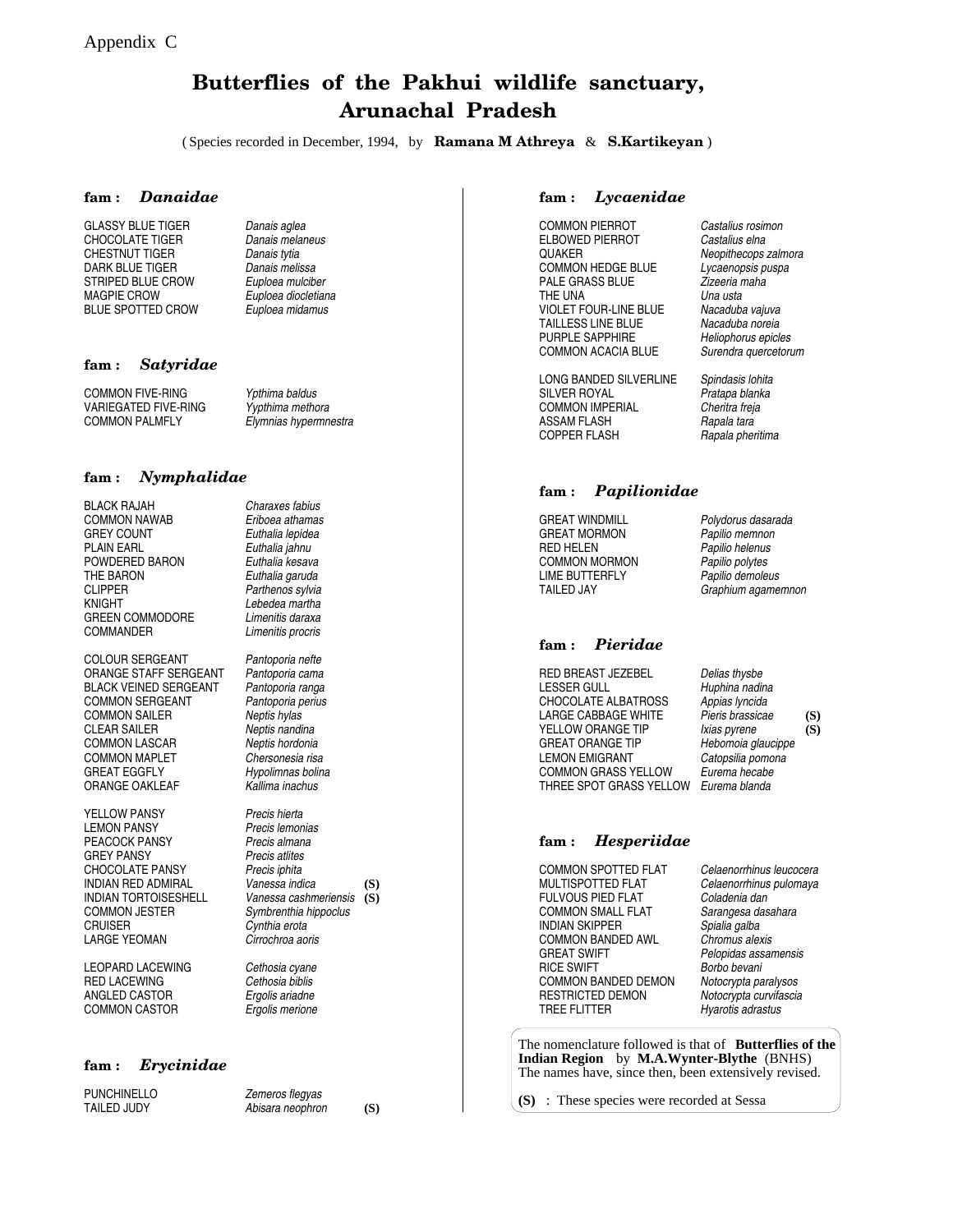## **Birds of the Dafla Hills of Arunachal Pradesh**

( Species recorded in December - January, 1995, by **Ramana M Athreya** & **S.Kartikeyan**)

**\***

**\***

**\***

**\***

**\***

**\***

**\* \* \***

|                                                                                                                                                                                                                                                                                                                                                                                                                                                                                                                                                                                                                                                                                                                                                                                                                                                                                                                                                                                                                                                                                                                                                                                                                                                                                                                                                                                                                                                                                                                                                                                                  |                                                                                                                                                                                                            | $S_{S}$                                             | R-L L-C C-B                                                        |
|--------------------------------------------------------------------------------------------------------------------------------------------------------------------------------------------------------------------------------------------------------------------------------------------------------------------------------------------------------------------------------------------------------------------------------------------------------------------------------------------------------------------------------------------------------------------------------------------------------------------------------------------------------------------------------------------------------------------------------------------------------------------------------------------------------------------------------------------------------------------------------------------------------------------------------------------------------------------------------------------------------------------------------------------------------------------------------------------------------------------------------------------------------------------------------------------------------------------------------------------------------------------------------------------------------------------------------------------------------------------------------------------------------------------------------------------------------------------------------------------------------------------------------------------------------------------------------------------------|------------------------------------------------------------------------------------------------------------------------------------------------------------------------------------------------------------|-----------------------------------------------------|--------------------------------------------------------------------|
| Phalacrocorax carbo<br>Anhinga rufa<br>Ardeola striatus<br>Ardeola grayii<br>Egretta garzetta                                                                                                                                                                                                                                                                                                                                                                                                                                                                                                                                                                                                                                                                                                                                                                                                                                                                                                                                                                                                                                                                                                                                                                                                                                                                                                                                                                                                                                                                                                    | $\overline{\checkmark}$<br>$\overline{\checkmark}$<br>$\overline{\checkmark}$<br>$\odot$<br>$\infty$<br>$\bar{\bm{\mathcal{Q}}}$<br>$\curvearrowright$<br>$\bar\bm\triangledown$                           |                                                     |                                                                    |
| Mergus merganser<br>Aviceda jerdoni<br>Milvus migrans govinda<br>Ictinaetus malayensis<br>Gyps bengalensis                                                                                                                                                                                                                                                                                                                                                                                                                                                                                                                                                                                                                                                                                                                                                                                                                                                                                                                                                                                                                                                                                                                                                                                                                                                                                                                                                                                                                                                                                       | $\overline{\checkmark}$<br>$\overline{\checkmark}$                                                                                                                                                         | $\overline{\mathbb{Z}}$                             | $\blacktriangledown$<br>$\widetilde{\checkmark}$<br>$\varSigma$    |
| Circus cyaneus<br>Circaetus gallicus<br>Spilornis cheela<br>Microhierax melanoleucos<br>Arborophila torqueola                                                                                                                                                                                                                                                                                                                                                                                                                                                                                                                                                                                                                                                                                                                                                                                                                                                                                                                                                                                                                                                                                                                                                                                                                                                                                                                                                                                                                                                                                    | $\bar{\bm{\triangledown}}$<br>$\bigotimes$<br>$\odot$<br>$\blacktriangledown$                                                                                                                              | DSO                                                 | $\mathcal{D}$<br>$\mathcal{P}$<br>$\widehat{\blacktriangledown}$   |
| Lophura leucomelana lathami<br>Gallus gallus<br>Vanellus spinosus<br>Tringa nebularia<br>Tringa ochropus                                                                                                                                                                                                                                                                                                                                                                                                                                                                                                                                                                                                                                                                                                                                                                                                                                                                                                                                                                                                                                                                                                                                                                                                                                                                                                                                                                                                                                                                                         | $\infty$<br>$\bigoplus\limits_{i=1}^{\infty}$<br>$\overline{\checkmark}$<br>$\overline{\mathcal{C}}$<br>$\bigotimes$<br>$\curvearrowright$<br>$\odot$<br>$\overline{\bm{\triangledown}}$                   |                                                     |                                                                    |
| Tringa hypoleucos<br>Ibidorhyncha struthersii<br>Ducula badia<br>Macropygia unchal<br>Streptopelia orientalis                                                                                                                                                                                                                                                                                                                                                                                                                                                                                                                                                                                                                                                                                                                                                                                                                                                                                                                                                                                                                                                                                                                                                                                                                                                                                                                                                                                                                                                                                    | $\infty$<br>$\widetilde{\bm \triangledown}$<br>$\overline{\checkmark}$<br>$\bar{\bm{\mathcal{Q}}}$<br>$\overline{\bm{\mathcal{Z}}}$<br>$\overline{\checkmark}$                                             |                                                     | $\varSigma$<br>$\bar{\bm{\triangledown}}$                          |
| Streptopelia chinensis<br>Chalcophaps indica<br>Psittacula eupatria<br>Psittacula alexandri<br>Loriculus vernalis                                                                                                                                                                                                                                                                                                                                                                                                                                                                                                                                                                                                                                                                                                                                                                                                                                                                                                                                                                                                                                                                                                                                                                                                                                                                                                                                                                                                                                                                                | $\overline{\mathcal{L}}$<br>$\bar{\bm{\odot}}$<br>$\bar{\bm{\odot}}$<br>$\overline{\checkmark}$<br>$\overline{\checkmark}$<br>$\bar\varpi$<br>$\left(\widehat{\mathcal{N}}\right)$<br>$\blacktriangledown$ | $\overline{\!\mathcal{L}}$                          |                                                                    |
| Rhopodytes tristis<br>Centropus toulou<br>Glaucidium brodiei<br>Glaucidium cuculoides<br>Caprimulgus macrurus                                                                                                                                                                                                                                                                                                                                                                                                                                                                                                                                                                                                                                                                                                                                                                                                                                                                                                                                                                                                                                                                                                                                                                                                                                                                                                                                                                                                                                                                                    | $\geq$<br>$\widehat{\mathcal{C}}$<br>$\overline{\checkmark}$<br>$\infty$<br>$\overline{\checkmark}$<br>$\widehat{\checkmark}$                                                                              | DEOC                                                | $\bigoplus$<br>$^\circledR$                                        |
| Collocalia brevirostris<br>Harpactus erythrocephalus<br>Ceryle lugubris<br>Ceryle rudis<br>Alcedo atthis                                                                                                                                                                                                                                                                                                                                                                                                                                                                                                                                                                                                                                                                                                                                                                                                                                                                                                                                                                                                                                                                                                                                                                                                                                                                                                                                                                                                                                                                                         | $\infty$<br>$\bar{\bm{\mathcal{Q}}}$<br>$\bar\heartsuit$<br>$\overline{\checkmark}$<br>$\infty$<br>$\overline{\checkmark}$<br>$\overline{\checkmark}$                                                      | $\widetilde{\mathbb{S}}$                            |                                                                    |
| Halcyon smyrnensis<br>Nyctiornis athertoni<br>Coracias benghalensis<br>Rhycticeros undulatus<br>Anthracoceros malabaricus                                                                                                                                                                                                                                                                                                                                                                                                                                                                                                                                                                                                                                                                                                                                                                                                                                                                                                                                                                                                                                                                                                                                                                                                                                                                                                                                                                                                                                                                        | $\overline{\mathsf{v}}$<br>$\infty$<br>$\overline{\checkmark}$<br>$\overline{\mathcal{L}}$<br>$\blacktriangledown$<br>$\overline{\checkmark}$                                                              |                                                     |                                                                    |
| <b>Buceros bicornis</b><br>Megalaima virens<br>Megalaima franklinii<br>Megalaima asiatica<br>Sasia ochracea                                                                                                                                                                                                                                                                                                                                                                                                                                                                                                                                                                                                                                                                                                                                                                                                                                                                                                                                                                                                                                                                                                                                                                                                                                                                                                                                                                                                                                                                                      | $\geq$<br>$(\checkmark)$<br>$\overline{\mathcal{L}}$<br>$\overline{\checkmark}$<br>$\left( \mathcal{\mathcal{S}}\right)$<br><u>ତି</u><br>⊘<br>$\infty$<br>$\blacktriangledown$                             | $\curvearrowright$<br>$\overline{\bm{\mathcal{Z}}}$ | $\infty$<br>$\infty$<br>$\varpi$<br>$\infty$<br>$\varSigma$        |
| Picus flavinucha<br>Picus chlorolophus<br>Hypopicus hyperythrus<br>Picoides darjellensis<br>Picoides cathpharius                                                                                                                                                                                                                                                                                                                                                                                                                                                                                                                                                                                                                                                                                                                                                                                                                                                                                                                                                                                                                                                                                                                                                                                                                                                                                                                                                                                                                                                                                 | $\checkmark$<br>$\varpi$                                                                                                                                                                                   |                                                     | $\curvearrowright$<br>$(\blacktriangledown)$<br>$\curvearrowright$ |
| <b>Blythipicus pyrrhotis</b><br>Chrysocolaptes lucides<br>Serilophus lunatus<br>Psarisomus dalhousiae<br>Pitta nipalensis                                                                                                                                                                                                                                                                                                                                                                                                                                                                                                                                                                                                                                                                                                                                                                                                                                                                                                                                                                                                                                                                                                                                                                                                                                                                                                                                                                                                                                                                        | $\infty$<br>$\blacktriangledown$<br>$\overline{\mathcal{L}}$<br>$\varpropto$<br>$\blacktriangledown$                                                                                                       |                                                     |                                                                    |
| <b>CORMORANT</b><br><b>INDIAN DARTER</b><br>LITTLE GREEN HERON<br>POND HERON<br><b>LITTLE EGRET</b><br><b>COMMON MERGANSER</b><br><b>BLYTH'S BAZA</b><br>PARIAH KITE<br><b>BLACK EAGLE</b><br>WHITE BACKED VULTURE<br><b>HEN HARRIER</b><br>SHORT TOED EAGLE<br><b>CRESTED SERPENT EAGLE</b><br>WHITE LEGGED FALCONET<br><b>COMMON HILL PARTRIDGE</b><br>KHALEEJ PHEASANT<br><b>RED JUNGLE FOWL</b><br>SPUR WINGED LAPWING<br><b>GREENSHANK</b><br><b>GREEN SANDPIPER</b><br><b>COMMON SANDPIPER</b><br><b>IBISBILL</b><br><b>IMPERIAL PIGEON</b><br>BAR TAILED CUCKOO-DOVE<br>RUFOUS TURTLE-DOVE<br>SPOTTED DOVE<br><b>EMERALD DOVE</b><br>ALEXANDRINE PARAKEET<br>RED BREASTED PARAKEET<br><b>INDIAN LORIKEET</b><br>LARGE GREEN BILLED MALKOHA<br><b>LESSER COUCAL</b><br><b>COLLARED PYGMY OWLET</b><br><b>BARRED OWLET</b><br>LONG TAILED NIGHTJAR<br>HIMALAYAN SWIFTLET<br>RED HEADED TROGON<br>HIMALAYAN PIED KINGFISHER<br>LESSER PIED KINGFISHER<br>SMALL BLUE KINGFISHER<br>WHITE BREASTED KINGFISHER<br>BLUE BEARDED BEE-EATER<br><b>INDIAN ROLLER</b><br><b>WREATHED HORNBILL</b><br><b>INDIAN PIED HORNBILL</b><br><b>GREAT PIED HORNBILL</b><br><b>GREAT HILL BARBET</b><br><b>GOLDEN THROATED BARBET</b><br><b>BLUE THROATED BARBET</b><br><b>RUFOUS PICULET</b><br>LARGE YELLOW NAPED WOODPECKER<br>SMALL YELLOW NAPED WOODPECKER<br>RUFOUS BELLIED WOODPECKER<br>DARJEELING PIED WOODPECKER<br>CRIMSON BREASTED PIED WOODPECKER<br>RED EARED BAY WOODPECKER<br>LARGER GOLDEN BACKED WOODPECKER<br><b>COLLARED BROADBILL</b><br>LONG TAILED BROADBILL<br><b>BLUE NAPED PITTA</b> |                                                                                                                                                                                                            | Kh Tp<br>Sj                                         |                                                                    |

Key to the symbols on page 4 of this appendix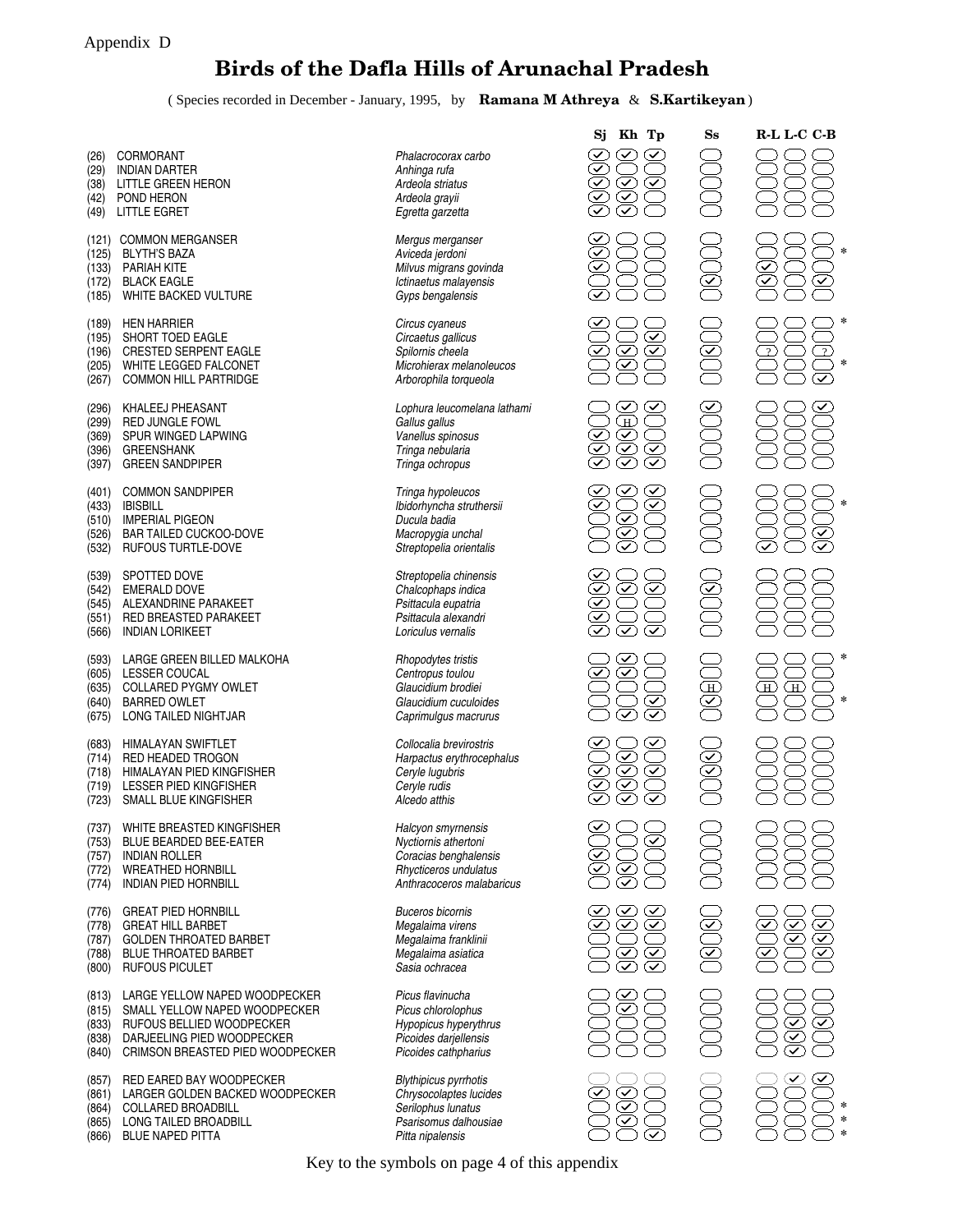|                                      | $\mu$<br>$P^{\mu}S^{\nu}$                                                                                                                                                        |                                                                                                                                    |
|--------------------------------------|----------------------------------------------------------------------------------------------------------------------------------------------------------------------------------|------------------------------------------------------------------------------------------------------------------------------------|
|                                      | (914) DUSKY CRAG MARTIN<br>(917) COMMON SWALLOW<br>(932) NEPAL HOUSE MARTIN<br>(945) GREY BACKED SHRIKE<br>(958) BLACK HEADED ORIOLE                                             | Hirundo concolor<br>Hirundo rustica<br>Delichon nipalensis<br>Lanius tephronotus<br>Oriolus xanthornus                             |
| (961)<br>(966)<br>(972)              | <b>MAROON ORIOLE</b><br>GREY DRONGO<br>(971) BRONZED DRONGO<br>LESSER RACKET-TAILED DRONGO<br>(973) HAIR CRESTED DRONGO                                                          | Oriolus traillii<br>Dicrurus leucophaeus<br>Dicrurus aeneus<br>Dicrurus remifer<br>Dicrurus hottentotus                            |
| (976)                                | GREATER RACKET-TAILED DRONGO<br>(982) ASHY SWALLOW-SHRIKE<br>(987) GREY HEADED MYNAH<br>(1006) COMMON MYNAH<br>$(1015)$ HILL MYNAH                                               | Dicrurus paradiseus<br>Artamus fuscus<br>Sturnus malabaricus<br>Acridotheres tristis<br>Gracula religiosa                          |
|                                      | (1023) GREEN MAGPIE<br>(1026) YELLOW BILLED BLUE MAGPIE<br>(1032) INDIAN TREE PIE<br>(1035) BLACK BROWED TREE PIE<br>(1038) HIMALAYAN TREE PIE                                   | Cissa chinensis<br>Cissa flavirostris<br>Dendrocitta vagabunda<br>Dendrocitta frontalis<br>Dendrocitta formosae                    |
|                                      | (1044) NUTCRACKER<br>(1055) JUNGLE CROW<br>(1070) COMMON WOOD-SHRIKE<br>(1073) LARGE CUCKOO-SHRIKE<br>(1077) SMALLER GREY CUCKOO-SHRIKE                                          | Nucifraga caryocatactes<br>Corvus macrorhynchos<br>Tephrodornis pondicerianus<br>Coracina novaehollandiae<br>Coracina melaschistos |
|                                      | (1080) SCARLET MINIVET<br>(1084) SHORT BILLED MINIVET<br>(1088) YELLOW THROATED MINIVET<br>(1098) COMMON IORA<br>(1103) GOLD FRONTED CHLOROPSIS                                  | Pericrocotus flammeus<br>Pericrocotus brevirostris<br>Pericrocotus solaris<br>Aegithina tiphia<br>Chloropsis aurifrons             |
|                                      | (1106) ORANGE BELLIED CHLOROPSIS<br>(1109) FAIRY BLUEBIRD<br>(1115) BLACKHEADED YELLOW BULBUL<br>(1121a) RED WHISKERED BULBUL<br>(1131) RED VENTED BULBUL                        | Chloropsis hardwickii<br>Irena puella<br>Pycnonotus melanicterus flaviventri<br>Pycnonotus jocosus<br>Pycnonotus cafer             |
|                                      | (1133) STRIATED GREEN BULBUL<br>(1140) WHITE THROATED BULBUL<br>(1146) RUFOUS BELLIED BULBUL<br>(1147) BROWN EARED BULBUL<br>(1148) BLACK BULBUL                                 | Pycnonotus striatus<br>Criniger flaveolus<br>Hypsipetes mcclellandi<br>Hypsipetes flavalus<br>Hypsipetes madagascariensis          |
| (1167)<br>(1198)                     | (1153) SPOTTED BABBLER<br>ABBOTT'S BABBLER<br>(1179) RUFOUS NECKED SCIMITAR-BABBLER<br>(1186) CORAL BILLED SCIMITAR-BABBLER<br><b>SCALY BREASTED WREN-BABBLER</b>                | Pellorneum ruficeps<br>Trichastoma abbotti<br>Pomatorhinus ruficollis<br>Pomatorhinus ferruginosus<br>Pnoepyga albiventer          |
|                                      | (1199) LESSER SCALY BREASTED WREN-BABBLER<br>(1205) LONG TAILED SPOTTED WREN-BABBLER<br>(1210) RED HEADED BABBLER<br>(1212) GOLD HEADED BABBLER<br>(1214) BLACK THROATED BABBLER | Pnoepyga pusilla<br>Spelaeornis troglodytoides<br>Stachyris ruficeps<br>Stachyris chrysaea<br>Stachyris nigriceps                  |
| (1282)                               | (1228) YELLOW BREASTED BABBLER<br>(1242) ORANGE PARROTBILL<br>(1247) GREATER RED HEADED PARROTBILL<br>(1275) NECKLACED LAUGHING_THRUSH<br>STRIATED LAUGHING-THRUSH               | Macronous gularis<br>Paradoxornis nipalensis<br>Paradoxornis ruficeps<br>Garrulax moniligerus<br>Garrulax striatus                 |
| (1283)<br>(1300)<br>(1323)           | WHITE CRESTED LAUGHING-THRUSH<br>GREY SIDED LAUGHING-THRUSH<br>(1303) RUFOUS NECKED LAUGHING-THRUSH<br>(1319) BLUE WINGED LAUGHING-THRUSH<br>BLACK FACED LAUGHING-THRUSH         | Garrulax leucolophus<br>Garrulax caerulatus<br>Garrulax ruficollis<br>Garrulax squamatus<br>Garrulax affinis                       |
| (1326)<br>(1331)<br>(1338)<br>(1339) | RED HEADED LAUGHING-THRUSH<br>CRIMSON WINGED LAUGHING-THRUSH<br>(1333) SILVER EARED MESIA<br>FIRE TAILED MYZORNIS<br>NEPAL CUTIA                                                 | Garrulax erythrocephalus<br>Garrulax phoeniceus<br>Leothrix argentauris<br>Myzornis pyrrhoura<br>Cutia nipalensis                  |

|                                                | Appendix D<br>page 2                                                                                                                                                     |                                                                                                                                    | Kh Tp<br>Sj                                                                                                                                                                                                                                                          | $S_{S}$                                        | R-L L-C C-B                                        |
|------------------------------------------------|--------------------------------------------------------------------------------------------------------------------------------------------------------------------------|------------------------------------------------------------------------------------------------------------------------------------|----------------------------------------------------------------------------------------------------------------------------------------------------------------------------------------------------------------------------------------------------------------------|------------------------------------------------|----------------------------------------------------|
| (914)<br>(917)<br>(932)<br>(945)<br>(958)      | <b>DUSKY CRAG MARTIN</b><br><b>COMMON SWALLOW</b><br><b>NEPAL HOUSE MARTIN</b><br><b>GREY BACKED SHRIKE</b><br><b>BLACK HEADED ORIOLE</b>                                | Hirundo concolor<br>Hirundo rustica<br>Delichon nipalensis<br>Lanius tephronotus<br>Oriolus xanthornus                             | ✓<br>$\blacktriangledown$<br>$\left\langle \mathcal{S}\right\rangle$<br>$\blacktriangledown$<br>$\varSigma$<br>$\checkmark$                                                                                                                                          | $\widetilde{\leq}$<br>$\widetilde{\mathbb{C}}$ | $\checkmark$                                       |
| (961)<br>(966)<br>(971)<br>(972)<br>(973)      | <b>MAROON ORIOLE</b><br><b>GREY DRONGO</b><br>BRONZED DRONGO<br>LESSER RACKET-TAILED DRONGO<br>HAIR CRESTED DRONGO                                                       | Oriolus traillii<br>Dicrurus leucophaeus<br>Dicrurus aeneus<br>Dicrurus remifer<br>Dicrurus hottentotus                            | $\checkmark$<br>$\checkmark$<br>$\infty$<br>$\frac{1}{2}$<br>$\overline{\mathcal{L}}$<br>$\odot$<br>$\bar{\bm{\triangledown}}$<br>$\odot$<br>$\frac{1}{\sqrt{2}}$<br>$\overline{\mathcal{L}}$<br>$\overline{\checkmark}$<br>$\overline{\checkmark}$                  | 30666                                          | $\blacktriangledown$                               |
| (976)<br>(982)<br>(987)<br>(1006)<br>(1015)    | GREATER RACKET-TAILED DRONGO<br>ASHY SWALLOW-SHRIKE<br>GREY HEADED MYNAH<br><b>COMMON MYNAH</b><br><b>HILL MYNAH</b>                                                     | Dicrurus paradiseus<br>Artamus fuscus<br>Sturnus malabaricus<br>Acridotheres tristis<br>Gracula religiosa                          | $\checkmark$<br>$\overline{\checkmark}$<br>$\overline{\checkmark}$<br>$\bigcirc$<br>$\circledcirc$<br>$\overline{\vee}$<br>$\overline{\mathcal{L}}$<br>$\infty$<br>$\overline{\checkmark}$                                                                           | 330)<br>83                                     | $\overline{\mathcal{L}}$<br>$\bigotimes$<br>SS     |
| (1023)<br>(1026)<br>(1032)<br>(1035)<br>(1038) | <b>GREEN MAGPIE</b><br>YELLOW BILLED BLUE MAGPIE<br><b>INDIAN TREE PIE</b><br><b>BLACK BROWED TREE PIE</b><br>HIMALAYAN TREE PIE                                         | Cissa chinensis<br>Cissa flavirostris<br>Dendrocitta vagabunda<br>Dendrocitta frontalis<br>Dendrocitta formosae                    | $\checkmark$<br>$\blacktriangledown$<br>$\overline{\checkmark}$<br>$\blacktriangledown$                                                                                                                                                                              |                                                | $\blacktriangledown$                               |
| (1044)<br>(1055)<br>(1070)<br>(1073)<br>(1077) | <b>NUTCRACKER</b><br><b>JUNGLE CROW</b><br><b>COMMON WOOD-SHRIKE</b><br>LARGE CUCKOO-SHRIKE<br>SMALLER GREY CUCKOO-SHRIKE                                                | Nucifraga caryocatactes<br>Corvus macrorhynchos<br>Tephrodornis pondicerianus<br>Coracina novaehollandiae<br>Coracina melaschistos | $\overline{\checkmark}$<br>$\bigcirc$<br>$\bm{\nabla}$<br>$\overline{\checkmark}$<br>$\overline{\checkmark}$                                                                                                                                                         | VO)                                            | $\vee$<br>$\curvearrowright$<br>$\checkmark$       |
| (1080)<br>(1084)<br>(1088)<br>(1098)<br>(1103) | <b>SCARLET MINIVET</b><br>SHORT BILLED MINIVET<br>YELLOW THROATED MINIVET<br><b>COMMON IORA</b><br><b>GOLD FRONTED CHLOROPSIS</b>                                        | Pericrocotus flammeus<br>Pericrocotus brevirostris<br>Pericrocotus solaris<br>Aegithina tiphia<br>Chloropsis aurifrons             | $(\checkmark)$<br>$\blacktriangledown$<br>$\overline{\checkmark}$<br>$\varpi$<br>$\varpi$                                                                                                                                                                            | 0666                                           | $\blacktriangledown$                               |
| (1106)<br>(1109)<br>(1115)<br>(1131)           | ORANGE BELLIED CHLOROPSIS<br><b>FAIRY BLUEBIRD</b><br>BLACKHEADED YELLOW BULBUL<br>(1121a) RED WHISKERED BULBUL<br>RED VENTED BULBUL                                     | Chloropsis hardwickii<br>Irena puella<br>Pycnonotus melanicterus flaviventris<br>Pycnonotus jocosus<br>Pycnonotus cafer            | $\infty$<br>$\bar{\bm{\triangledown}}$<br>$\overline{\mathcal{L}}$<br>$\overline{\checkmark}$<br>$\overline{\bm{\mathcal{D}}}$<br>$\bar{\bm{\mathcal{Q}}}$<br>$\overline{\mathcal{L}}$<br>$\overline{\checkmark}$<br>$\overline{\checkmark}$<br>$\blacktriangledown$ | 3066K                                          |                                                    |
| (1133)<br>(1140)<br>(1146)<br>(1147)<br>(1148) | STRIATED GREEN BULBUL<br>WHITE THROATED BULBUL<br>RUFOUS BELLIED BULBUL<br><b>BROWN EARED BULBUL</b><br><b>BLACK BULBUL</b>                                              | Pycnonotus striatus<br>Criniger flaveolus<br>Hypsipetes mcclellandi<br>Hypsipetes flavalus<br>Hypsipetes madagascariensis          | $\bm{\nabla}$<br>$\blacktriangledown$                                                                                                                                                                                                                                | <u>ସପ୍</u>                                     | $\widehat{\checkmark}$                             |
| (1153)<br>(1167)<br>(1179)<br>(1186)<br>(1198) | SPOTTED BABBLER<br>ABBOTT'S BABBLER<br>RUFOUS NECKED SCIMITAR-BABBLER<br>CORAL BILLED SCIMITAR-BABBLER<br>SCALY BREASTED WREN-BABBLER                                    | Pellorneum ruficeps<br>Trichastoma abbotti<br>Pomatorhinus ruficollis<br>Pomatorhinus ferruginosus<br>Pnoepyga albiventer          | ⊻<br>$\blacktriangledown$                                                                                                                                                                                                                                            | <u>ଟ</u>                                       | $\checkmark$<br>$\blacktriangledown$               |
| (1199)<br>(1205)<br>(1210)<br>(1212)<br>(1214) | LESSER SCALY BREASTED WREN-BABBLER<br>LONG TAILED SPOTTED WREN-BABBLER<br>RED HEADED BABBLER<br><b>GOLD HEADED BABBLER</b><br><b>BLACK THROATED BABBLER</b>              | Pnoepyga pusilla<br>Spelaeornis troglodytoides<br>Stachyris ruficeps<br>Stachyris chrysaea<br>Stachyris nigriceps                  |                                                                                                                                                                                                                                                                      | $\widetilde{\mathbb{C}}$                       | ✓<br>$\overline{\checkmark}$<br>$\curvearrowright$ |
| (1228)<br>(1242)<br>(1247)<br>(1275)<br>(1282) | YELLOW BREASTED BABBLER<br>ORANGE PARROTBILL<br><b>GREATER RED HEADED PARROTBILL</b><br>NECKLACED LAUGHING_THRUSH<br>STRIATED LAUGHING-THRUSH                            | Macronous gularis<br>Paradoxornis nipalensis<br>Paradoxornis ruficeps<br>Garrulax moniligerus<br>Garrulax striatus                 | $\checkmark$                                                                                                                                                                                                                                                         | $\widetilde{\leq}$<br>ସେ                       | $\blacktriangledown$<br>$\blacktriangledown$       |
| (1283)<br>(1300)<br>(1303)<br>(1319)<br>(1323) | WHITE CRESTED LAUGHING-THRUSH<br><b>GREY SIDED LAUGHING-THRUSH</b><br>RUFOUS NECKED LAUGHING-THRUSH<br>BLUE WINGED LAUGHING-THRUSH<br><b>BLACK FACED LAUGHING-THRUSH</b> | Garrulax leucolophus<br>Garrulax caerulatus<br>Garrulax ruficollis<br>Garrulax squamatus<br>Garrulax affinis                       |                                                                                                                                                                                                                                                                      | $\widetilde{\mathbb{Q}}$                       | $\blacktriangledown$                               |
| (1326)<br>(1331)<br>(1333)<br>(1338)<br>(1339) | RED HEADED LAUGHING-THRUSH<br>CRIMSON WINGED LAUGHING-THRUSH<br>SILVER EARED MESIA<br>FIRE TAILED MYZORNIS<br><b>NEPAL CUTIA</b>                                         | Garrulax erythrocephalus<br>Garrulax phoeniceus<br>Leothrix argentauris<br>Myzornis pyrrhoura<br>Cutia nipalensis                  | $\blacktriangledown$<br>$\infty$                                                                                                                                                                                                                                     | $\widetilde{\leq}$<br>$\overline{\checkmark}$  | $\varpropto$                                       |

**\* \***

**\* \***

**\***

**\***

**\***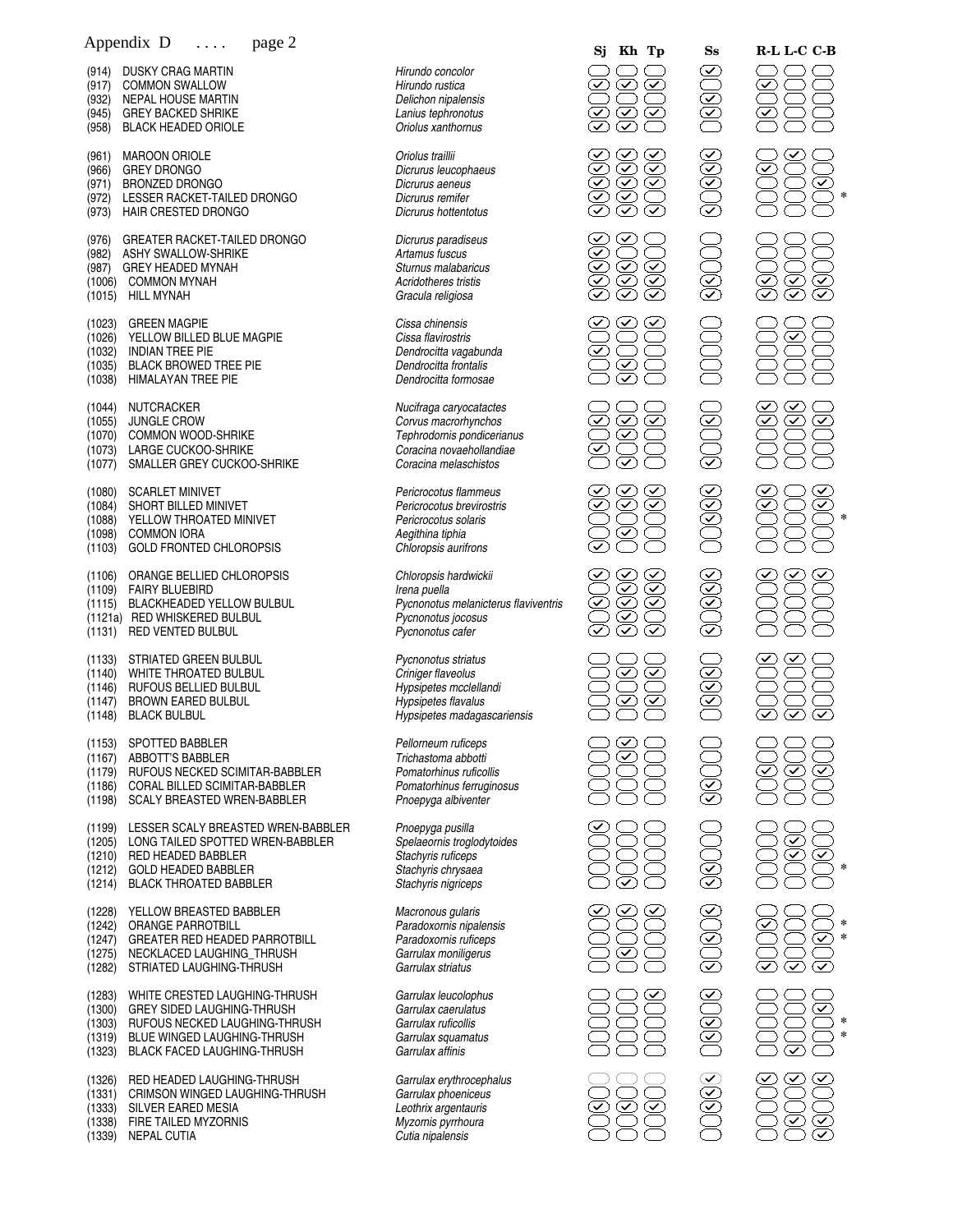|                                                | Appendix D<br>page 3                                                                                                                                                    |                                                                                                                             | Kh Tp<br>Sj                                                                                                                                                             | $S_{S}$                                   | R-L L-C C-B                                                                                                         |
|------------------------------------------------|-------------------------------------------------------------------------------------------------------------------------------------------------------------------------|-----------------------------------------------------------------------------------------------------------------------------|-------------------------------------------------------------------------------------------------------------------------------------------------------------------------|-------------------------------------------|---------------------------------------------------------------------------------------------------------------------|
| (1340)<br>(1343)<br>(1345)<br>(1348)<br>(1353) | RUFOUS BELLIED SHRIKE-BABBLER<br><b>GREEN SHRIKE-BABBLER</b><br>CHESTNUT THROATED SHRIKE-BABBLER<br>SPECTACLED BARWING<br><b>HOARY BARWING</b>                          | Pteruthius rufiventer<br>Pteruthius xanthochlorus<br>Pteruthius melanotis<br>Actinodura egertoni<br>Actinodura nipalensis   | ✓                                                                                                                                                                       | $\widetilde{\leq}$                        | $(\checkmark)$<br>$\overline{\infty}$<br>$\overline{\mathcal{L}}$<br>$\infty$<br>✓                                  |
| (1354)<br>(1357)<br>(1360)<br>(1366)<br>(1368) | <b>AUSTEN'S BARWING</b><br><b>RED TAILED MINLA</b><br><b>BAR THROATED SIVA</b><br>WHITE NAPED YUHINA<br>YELLOW NAPED YUHINA                                             | Actinodura waldeni daflaensis<br>Minla ignotincta<br>Minla strigula<br>Yuhina bakeri<br>Yuhina flavicollis                  |                                                                                                                                                                         | $\Theta$ $\Theta$ $\Theta$                | ✓<br>$\overline{\triangledown}$<br>$\overline{\mathcal{C}}$<br>$\mathbf{\Omega}$<br>$\varpi$                        |
| (1372)<br>(1373)<br>(1374)<br>(1375)<br>(1376) | STRIPE THROATED YUHINA<br>RUFOUS VENTED YUHINA<br><b>BLACK CHINNED YUHINA</b><br>WHITE BELLIED YUHINA<br>GOLDEN BREASTED TIT-BABBLER                                    | Yuhina gularis<br>Yuhina occipitalis<br>Yuhina nigrimenta<br>Yuhina xantholeuca<br>Alcippe chrysotis                        | $\checkmark$                                                                                                                                                            | $\widehat{O}$ $\widehat{O}$ $\widehat{O}$ | $\checkmark$<br>$\overline{\mathcal{L}}$<br>$\overline{\checkmark}$<br>$\overline{\mathcal{L}}$                     |
| (1378)<br>(1379)<br>(1384)<br>(1392)<br>(1395) | YELLOW THROATED TIT-BABBLER<br>CHESTNUT HEADED TIT-BABBLER<br>BROWN HEADED TIT-BABBLER<br><b>NEPAL BABBLER</b><br>CHESTNUT BACKED SIBIA                                 | Alcippe cinerea<br>Alcippe castaneceps<br>Alcippe cinereiceps<br>Alcippe nipalensis<br>Heterophasia annectens               | $\sqrt{}$                                                                                                                                                               | $\frac{1}{2}$                             | $\blacktriangledown$<br>$\bm{\mathcal{T}}$<br>$\overline{\bm{\mathsf{v}}}$<br>$\mathcal{S}$<br>$\blacktriangledown$ |
| (1400)<br>(1401)<br>(1407)<br>(1412)<br>(1414) | <b>BEAUTIFUL SIBIA</b><br>LONG TAILED SIBIA<br><b>BROWN FLYCATCHER</b><br>RED BREASTED FLYCATCHER<br>ORANGE GORGETED FLYCATCHER                                         | Heterophasia pulchella<br>Heterophasia picaoides<br>Muscicapa latirostris<br>Muscicapa parva<br>Muscicapa strophiata        | ✓<br>$\overline{?}$<br>$\curvearrowright$<br>$\overline{\checkmark}$<br>$\overline{\checkmark}$<br>✓                                                                    | $\bigotimes$                              | $\blacktriangledown$<br>✓<br>$\overline{\checkmark}$<br>$\overline{\checkmark}$<br>$\blacktriangledown$             |
| (1415)<br>(1417)<br>(1418)<br>(1420)<br>(1428) | WHITE GORGETED FLYCATCHER<br>RUFOUS BREASTED BLUE FLYCATCHER<br>RUSTY BREASTED BLUE FLYCATCHER<br>LITTLE PIED FLYCATCHER<br><b>LARGE NILTAVA</b>                        | Muscicapa monileger<br>Muscicapa hyperythra<br>Muscicapa hodgsonii<br>Muscicapa westermanni<br>Muscicapa grandis            | $\blacktriangledown$<br>$\overline{\checkmark}$<br>$\bar{\checkmark}$                                                                                                   | $\cong$<br>K II V                         | $\rm \subset$                                                                                                       |
| (1430)<br>(1442)<br>(1445)<br>(1447)<br>(1448) | SMALL NILTAVA<br>TICKELL'S BLUE FLYCATCHER<br><b>VERDITER FLYCATCHER</b><br>PYGMY BLUE FLYCATCHER<br><b>GREY HEADED FLYCATCHER</b>                                      | Muscicapa macgrigoriae<br>Muscicapa tickelliae<br>Muscicapa thalassina<br>Muscicapella hodgsonii<br>Culicicapa ceylonensis  | $\checkmark$<br>$\bar{\overline{\mathbb{E}}}$<br>$\mathbb{H}$<br>$\overline{\mathcal{L}}$<br>$\blacktriangledown$<br>$\overline{\checkmark}$<br>$\overline{\checkmark}$ | $\frac{1}{2}$                             |                                                                                                                     |
| (1450)<br>(1456)<br>(1465)<br>(1472)<br>(1473) | YELLOW BELLIED FANTAIL FLYCATCHER<br>WHITE THROATED FANTAIL FLYCATCHER<br>BLACK NAPED BLUE FLYCATCHER<br>SLATY BELLIED GROUND WARBLER<br>CHESTNUT HEADED GROUND WARBLER | Rhipidura hypoxantha<br>Rhipidura albicollis<br>Monarcha azurea<br>Tesia olivea<br>Tesia castaneocoronata                   | ⊻<br>$\checkmark$<br>$\widetilde{\blacktriangledown}$<br>$\widehat{\checkmark}$<br>$\overline{\checkmark}$<br>$\widehat{\checkmark}$<br>✓<br>$\bar{\checkmark}$         | $\equiv$<br>$\widetilde{\mathbb{Z}}$      |                                                                                                                     |
| (1478)<br>(1484)<br>(1529)<br>(1536)<br>(1579) | STRONG FOOTED BUSH WARBLER<br>VERRAUX'S BUSH WARBLER<br><b>BLACK THROATED HILL WARBLER</b><br><b>TAILOR BIRD</b><br>TICKELL'S LEAF WARBLER                              | Cettia (montana) fortipes<br>Cettia acanthizoides<br>Prinia atrogularis<br>Orthotomus sutorius<br>Phylloscopus affinis      | $\mathcal{S}$<br>✓                                                                                                                                                      | $\otimes$<br>KK                           | $\blacktriangledown$<br>$\overline{?}$                                                                              |
| (1599)<br>(1613)<br>(1617)<br>(1625)<br>(1627) | <b>GREY FACED LEAF WARBLER</b><br>ALLIED FLYCATCHER-WARBLER<br>GREY HEADED FLYCATCHER-WARBLER<br>BLACK FACED FLYCATCHER-WARBLER<br>BROAD BILLED FLYCATCHER WARBLER      | Phylloscopus maculipennis<br>Seicercus affinis<br>Seicercus xanthoschistos<br>Abroscopus schisticeps<br>Abroscopus hodgsoni | $\checkmark$<br>✓                                                                                                                                                       | $\widetilde{K}$                           | $\checkmark$<br>$\checkmark$<br>$\checkmark$                                                                        |
| (1639)<br>(1640)<br>(1655)<br>(1658)<br>(1659) | <b>LESSER SHORTWING</b><br>WHITE BROWED SHORTWING<br>ORANGE FLANKED BUSH ROBIN<br><b>GOLDEN BUSH ROBIN</b><br>WHITE BROWED BUSH ROBIN                                   | <b>Brachypteryx leucophrys</b><br>Brachypteryx montana<br>Erithacus cyanurus<br>Erithacus chrysaeus<br>Erithacus indicus    | ✓<br>✓                                                                                                                                                                  |                                           | $\rm \sigma$<br>✓<br>$\checkmark$<br>$\overline{\mathcal{L}}$<br>$\bm{\triangledown}$                               |
| (1660)<br>(1661)<br>(1667)<br>(1672)<br>(1674) | RUFOUS BELLIED BUSH ROBIN<br>MAGPIE-ROBIN<br><b>INDIAN SHAMA</b><br><b>BLACK REDSTART</b><br><b>HODGSON'S REDSTART</b>                                                  | Erithacus hyperythrus<br>Copsychus saularis<br>Copsychus malabaricus<br>Phoenicurus ochruros<br>Phoenicurus hodgsoni        | ✓<br>$\checkmark$<br>$\widehat{\checkmark}$                                                                                                                             |                                           | $\checkmark$<br>✓                                                                                                   |
| (1675)<br>(1677)<br>(1679)<br>(1681)           | <b>BLUEFRONTED REDSTART</b><br>DAURIAN REDSTART<br>PLUMBEOUS REDSTART<br>WHITE TAILED BLUE ROBIN                                                                        | Phoenicurus frontalis<br>Phoenicurus auroreus<br>Rhyacornis fuliginosus<br>Cinclidium leucurum                              | ▽<br>✓<br>$\mathcal{S}$<br>$\infty$                                                                                                                                     | $\overline{\subseteq}$                    |                                                                                                                     |

| Pteruthius rufiventer<br>Pteruthius xanthochlorus<br>Pteruthius melanotis<br>Actinodura egertoni<br>Actinodura nipalensis   |
|-----------------------------------------------------------------------------------------------------------------------------|
| Actinodura waldeni daflaensis<br>Minla ignotincta<br>Minla strigula<br>Yuhina bakeri<br>Yuhina flavicollis                  |
| Yuhina gularis<br>Yuhina occipitalis<br>Yuhina nigrimenta<br>Yuhina xantholeuca<br>Alcippe chrysotis                        |
| Alcippe cinerea<br>Alcippe castaneceps<br>Alcippe cinereiceps<br>Alcippe nipalensis<br>Heterophasia annectens               |
| Heterophasia pulchella<br>Heterophasia picaoides<br>Muscicapa latirostris<br>Muscicapa parva<br>Muscicapa strophiata        |
| Muscicapa monileger<br>Muscicapa hyperythra<br>Muscicapa hodgsonii<br>Muscicapa westermanni<br>Muscicapa grandis            |
| Muscicapa macgrigoriae<br>Muscicapa tickelliae<br>Muscicapa thalassina<br>Muscicapella hodgsonii<br>Culicicapa ceylonensis  |
| Rhipidura hypoxantha<br>Rhipidura albicollis<br>Monarcha azurea<br>Tesia olivea<br>Tesia castaneocoronata                   |
| Cettia (montana) fortipes<br>Cettia acanthizoides<br>Prinia atrogularis<br>Orthotomus sutorius<br>Phylloscopus affinis      |
| Phylloscopus maculipennis<br>Seicercus affinis<br>Seicercus xanthoschistos<br>Abroscopus schisticeps<br>Abroscopus hodgsoni |
| Brachypteryx leucophrys<br>Brachypteryx montana<br>Erithacus cyanurus<br>Erithacus chrysaeus<br>Erithacus indicus           |
| Erithacus hyperythrus<br>Copsychus saularis<br>Copsychus malabaricus<br>Phoenicurus ochruros<br>Phoenicurus hodgsoni        |
| Phoenicurus frontalis<br>Phoenicurus auroreus<br>Rhyacornis fuliginosus<br>Cinclidium leucurum<br>Enicurus scouleri         |

|  | $\overset{\textbf{ss}}{\bigcirc}$ |
|--|-----------------------------------|
|  |                                   |
|  |                                   |
|  |                                   |
|  |                                   |
|  |                                   |
|  |                                   |
|  |                                   |
|  | NQQN                              |
|  |                                   |
|  |                                   |
|  | 90806 0000 0000 90808             |
|  |                                   |

**\***

**\***

**\* \***

**\***

**\***

**\***

**\* \***

**\***

**\***

**\***

**\* \* \***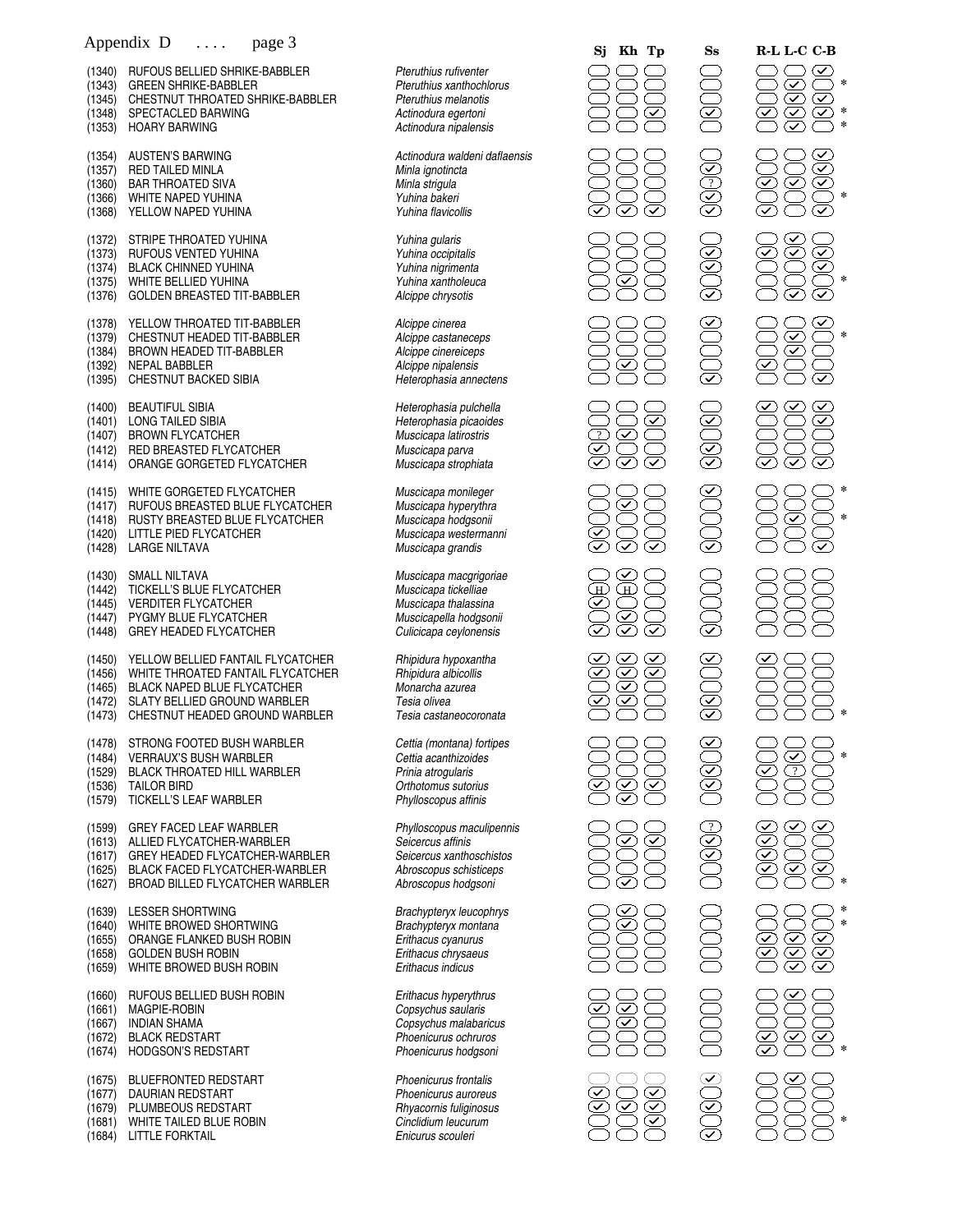|                                                | Appendix D                                                                                                                                     | page 4                                                    |                                                                                                       |                                                                                                                                                 | Sj                                                                                                                          | Kh Tp                                                                   | $S_{S}$                                       | R-L L-C C-B                                                                             |
|------------------------------------------------|------------------------------------------------------------------------------------------------------------------------------------------------|-----------------------------------------------------------|-------------------------------------------------------------------------------------------------------|-------------------------------------------------------------------------------------------------------------------------------------------------|-----------------------------------------------------------------------------------------------------------------------------|-------------------------------------------------------------------------|-----------------------------------------------|-----------------------------------------------------------------------------------------|
| (1685)<br>(1686)<br>(1687)<br>(1689)<br>(1696) | <b>BLACK BACKED FORKTAIL</b><br><b>SLATY BACKED FORKTAIL</b><br>LESCHENAULT'S FORKTAIL<br><b>SPOTTED FORKTAIL</b><br><b>COLLARED BUSH CHAT</b> |                                                           |                                                                                                       | Enicurus immaculatus<br>Enicurus schistaceus<br>Enicurus leschenaulti<br>Enicurus maculatus<br>Saxicola torquata                                | $\checkmark$<br>$\overline{\mathcal{C}}$<br>$\bar{\infty}$                                                                  | $\blacktriangledown$<br>$\varpi$<br>$\left(\widehat{\mathbf{v}}\right)$ | SUUS                                          | $\infty$<br>∗                                                                           |
| (1705)<br>(1716)<br>(1726)<br>(1729)<br>(1779) | DARK GREY BUSH CHAT<br><b>WHITE CAPPED REDSTART</b><br><b>BLUE ROCK THRUSH</b><br><b>BLUE WHISTLING THRUSH</b><br><b>ALPINE ACCENTOR</b>       |                                                           |                                                                                                       | Saxicola ferrea<br>Chaimarrornis leucocephalus<br>Monticola solitarius<br>Myiophonus caeruleus<br>Prunella collaris                             | $\blacktriangledown$<br>$\bar\heartsuit$<br>$\widehat{\checkmark}$<br>S<br>$\overline{\mathcal{L}}$<br>$\blacktriangledown$ | $\circledS$                                                             | 06666                                         |                                                                                         |
| (1783)<br>(1788)<br>(1789)<br>(1793)<br>(1799) | <b>MAROON BACKED ACCENTOR</b><br><b>SULTAN TIT</b><br><b>GREY TIT</b><br><b>GREEN BACKED TIT</b>                                               | RUFOUS BREASTED ACCENTOR                                  |                                                                                                       | Prunella strophiata<br>Prunella immaculata<br>Melanochlora sultanea<br>Parus major<br>Parus monticolus                                          | $\circledcirc$<br>$\left( \blacktriangledown \right)$                                                                       | $\odot$                                                                 | <b>66600</b>                                  | $\bigotimes$<br>$\widetilde{\widetilde{\varsigma}}$<br>$\widetilde{\blacktriangledown}$ |
| (1812)<br>(1814)<br>(1819)<br>(1823)<br>(1828) | BLACK SPOTTED YELLOW TIT<br>YELLOW BROWED TIT<br>RED HEADED TIT<br><b>RUFOUS FRONTED TIT</b>                                                   | CHESTNUT BELLIED NUTHATCH                                 |                                                                                                       | Parus spilonotus<br>Sylviparus modestus<br>Aegithalos concinnus<br>Aegithalos iouschistos<br>Sitta castanea                                     | $\widetilde{\blacktriangledown}$                                                                                            | $\widetilde{\blacktriangledown}$                                        | JUSUL                                         | 000000<br>$\widetilde{\mathbb{C}}$<br>$\overline{\mathcal{C}}$<br>∗                     |
| (1834)<br>(1837)<br>(1838)<br>(1852)<br>(1884) | <b>WHITE TAILED NUTHATCH</b><br><b>BEAUTIFUL NUTHATCH</b><br><b>VELVET FRONTED NUTHATCH</b><br><b>INDIAN TREE PIPIT</b><br><b>GREY WAGTAIL</b> |                                                           |                                                                                                       | Sitta himalayensis<br>Sitta formosa<br>Sitta frontalis<br>Anthus hodgsoni<br>Motacilla cinerea                                                  | SQ                                                                                                                          | - 1<br>T                                                                | <b>88080</b>                                  | $\bar{\mathfrak{D}}$<br>$\curvearrowright$<br>$\overline{\mathsf{v}}$                   |
| (1885)<br>(1887)<br>(1896)<br>(1905)<br>(1906) | <b>WHITE WAGTAIL</b><br><b>HODGSON'S PIED WAGTAIL</b><br><b>RUBYCHEEK</b>                                                                      | YELLOW BELLIED FLOWERPECKER<br>FIRE BREASTED FLOWERPECKER |                                                                                                       | Motacilla alba dukhunensis<br>Motacilla alba alboides<br>Dicaeum melanoxanthum<br>Dicaeum ignipectus<br>Anthreptes singalensis                  | $\bar{\bm{\mathcal{\in}}}$<br>$\blacktriangledown$<br>$\bar{\underline{\underline{\boldsymbol{\zeta}}}}$                    |                                                                         |                                               | $\infty$<br>$\overline{\checkmark}$                                                     |
| (1923)<br>(1926)<br>(1932)<br>(1933)<br>(1943) | <b>BLACK BREASTED SUNBIRD</b><br>STREAKED SPIDERHUNTER<br><b>INDIAN WHITE-EYE</b><br><b>TREE SPARROW</b>                                       | NEPAL YELLOW BACKED SUNBIRD                               |                                                                                                       | Aethopyga nipalensis<br>Aethopyga saturata<br>Arachnothera magna<br>Zosterops palpebrosa<br>Passer montanus                                     | <b><br/>669</b><br>$\blacktriangledown$<br>$\widehat{\checkmark}$                                                           | S<br>$\bar{\bm{\mathcal{\omega}}}$                                      | $\bigcirc$ 0808                               | $\overline{2}$                                                                          |
| (1967)<br>(2033)<br>(2035)<br>(2039)<br>(2056) | <b>WHITE BACKED MUNIA</b><br>RED HEADED ROSE FINCH<br><b>GOLD HEADED BLACK FINCH</b><br>RED HEADED BULL FINCH<br><b>LITTLE BUNTING</b>         |                                                           |                                                                                                       | Lonchura striata<br>propyrrhula subhimachala<br>Pyrrhoplectes epauletta<br>Pyrrhula erythrocephala<br>Emberiza pusilla                          |                                                                                                                             |                                                                         | $\frac{1}{2}$                                 | <u>ତି</u><br>*<br>$\overline{\mathcal{I}}$<br>$\blacktriangledown$                      |
|                                                |                                                                                                                                                | <b>Unconfirmed</b> identifications                        |                                                                                                       |                                                                                                                                                 |                                                                                                                             |                                                                         |                                               |                                                                                         |
|                                                | <b>TRAGOPAN</b><br>WOOD OWL<br>(891) SAND LARK<br>(910,2) SAND MARTIN                                                                          | (1433) RUFOUS BELLIED BLUE FLYCATCHER                     |                                                                                                       | Tragopan sp.<br>Strix sp.<br>Calandrella raytal<br>Riparia riparia/paludicola<br>Muscicapa vivida                                               |                                                                                                                             |                                                                         |                                               | H                                                                                       |
|                                                | (1606?) CROWNED LEAF WARBLER<br>(1776) BROWN DIPPER                                                                                            | (1434) WHITE TAILED BLUE FLYCATCHER                       |                                                                                                       | Muscicapa concreta<br>Phylloscopus occipitalis/reguloides<br>Cinclus pallasii                                                                   |                                                                                                                             |                                                                         |                                               |                                                                                         |
| PEACOCK-PHEASANT<br>(309)                      |                                                                                                                                                |                                                           | (Polyplectron bicalcaratum)                                                                           |                                                                                                                                                 |                                                                                                                             | species was seen being dried at Sessa.                                  | The tail of a freshly killed specimen of this |                                                                                         |
|                                                | Key to the                                                                                                                                     | : Seijosa<br>Sj<br>$Kh$ : Khari<br>$\mathbf{Tp}$ : Tipi   | $R-L$<br>L-C<br>C-B                                                                                   | : Ramalingam to Lama camp<br>: Lama camp to Chakoo<br>: Chakoo to Bompu                                                                         |                                                                                                                             | $\bf \infty$                                                            | <b>Ss</b> : Sessa orchid sanctury             | : Confirmed sight record                                                                |
|                                                | <b>Symbols</b>                                                                                                                                 | in Pakhui wild<br>life sanctuary                          | Œ<br>: Only calls heard<br>in Eagle nest wildlife<br>: Tentative identification<br>( ? )<br>sanctuary |                                                                                                                                                 |                                                                                                                             |                                                                         |                                               |                                                                                         |
|                                                |                                                                                                                                                |                                                           |                                                                                                       | The nomenclature and the associated numbers are from the <b>Handbook</b><br>of the birds of India and Pakistan by Salim Ali $\&$ Dillon Ripley. |                                                                                                                             |                                                                         |                                               | * : Entry under "Notes on<br>individual species".                                       |

by **Salim Ali** & **Dillon Ripley.**

**of the birds of India and Pakistan**

Appendix D ... . page 4

individual species".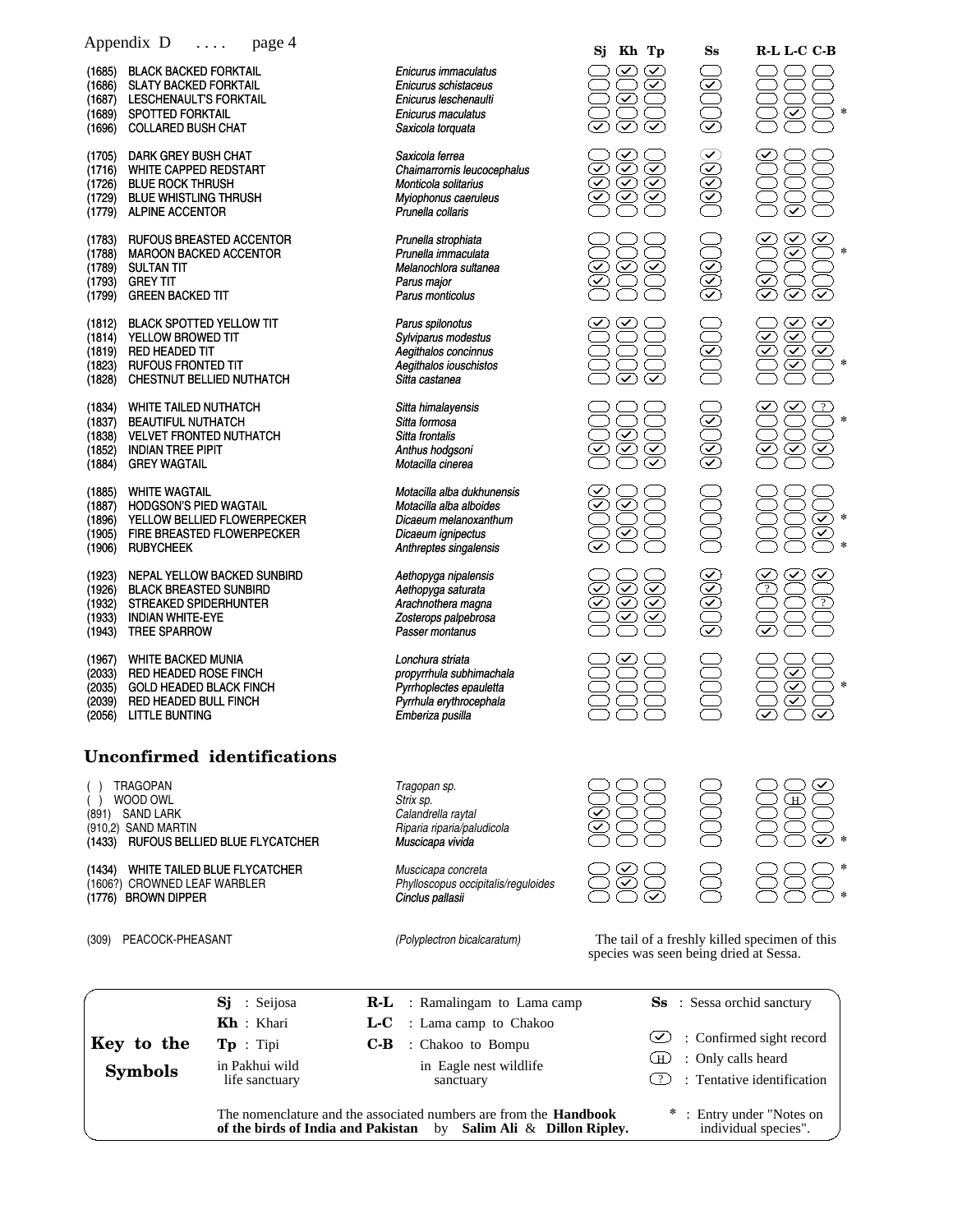#### **Notes on individual species**

( Specific locations of sighting of birds which were seen on very few occasions have been described here along with notes on behaviour )

#### **(125) Blyth's baza**

A pair hunting insects early in the morning next to the forest range office at Seijosa.

#### **(189) Hen harrier**

A solitary bird seen a couple of times flying slowly over R.Pakke scanning the flood plains.

#### **(205) White legged falconet**

A bird seen perched on a bare tree in the clearing at the second stream back along the road from Khari.

#### **(433) Ibisbill**

A flock of about 8 birds roosting at dusk on the shingle banks of Tipi.

#### **(593) Large green billed malkoha**

A bird in a riverine patch along the Lelang river upstream of Khari FRH.

#### **(640) Barred owlet**

Perched on an exposed branched by the road in the forenoon, once each above Tipi and Sessa.

#### **(864,5) Broadbills**

Both species were seen flying into the Khari FRH clearing at dusk, every day. They always followed the same route.

#### **(866) Blue naped pitta**

One sighting in the undergrowth in thick forest across the river from Tipi.

#### **(972) Lesser racket tailed drongo**

Many individuals lacked the "racket"! Seasonal moulting?

#### **(1088) Yellow throated minivet**

A flock behind the Sessa FRH early in the morning.

#### **(1212) Gold headed babbler**

In a mixed flock of black throated and yellow throated tit- babblers (1214 & 1378) in the reeds next to the stream at Sessa.

#### **(1242) Orange parrotbill**

A flock in the scrub next to the road between Ramalingam and Lama camp (c.2100m)

#### **(1247) Greater red headed parrotbill**

Many flocks seen but always in the company of spectacled barwings (1348)

#### **(1303) Rufous necked laughing-thrush**

A flock in shrubbery within the Sessa village.

#### **(1319) Blue winged laughing-thrush**

A flock behind the FRH at Sessa.

#### **(1343) Green shrike-babbler**

In a huge mixed flock of over a dozen species in scrub between Lama and Nala camps (c.2600m).

#### **(1348) Spectacled barwing**

Seen in all mixed parties of birds of that size. Appeared to form the core of all such parties.

#### **(1353) Hoary Barwing**

First record of the bird east of Bhutan! Midway between Sunderview and Chakoo, a bird flew back along the road calling loudly, into and out of a ravine and up into the forest. The call was very distinctive and a little while later the same call was heard some distance down the road. On tracking it, another bird (or was it the same bird?) was seen. The Dafla hills subspecies of the Austen's barwing (1354) is somewhat similar; However, they were also observed in the field the next day and specific differences noted which were borne out when specimens were compared at the BNHS museum in Bombay. The plumage and the call (described previously by others) confirmed the identification.

#### **(1366) White naped yuhina**

A large flock in the evening beside the stream at Sessa.

#### **(1375) White bellied yuhina**

A flock in dense forest beside the Khari FRH.

#### **(1379) Chestnut headed tit-babbler**

In a huge mixed flock of over a dozen species in scrub between Lama and Nala camps (c.2600m).